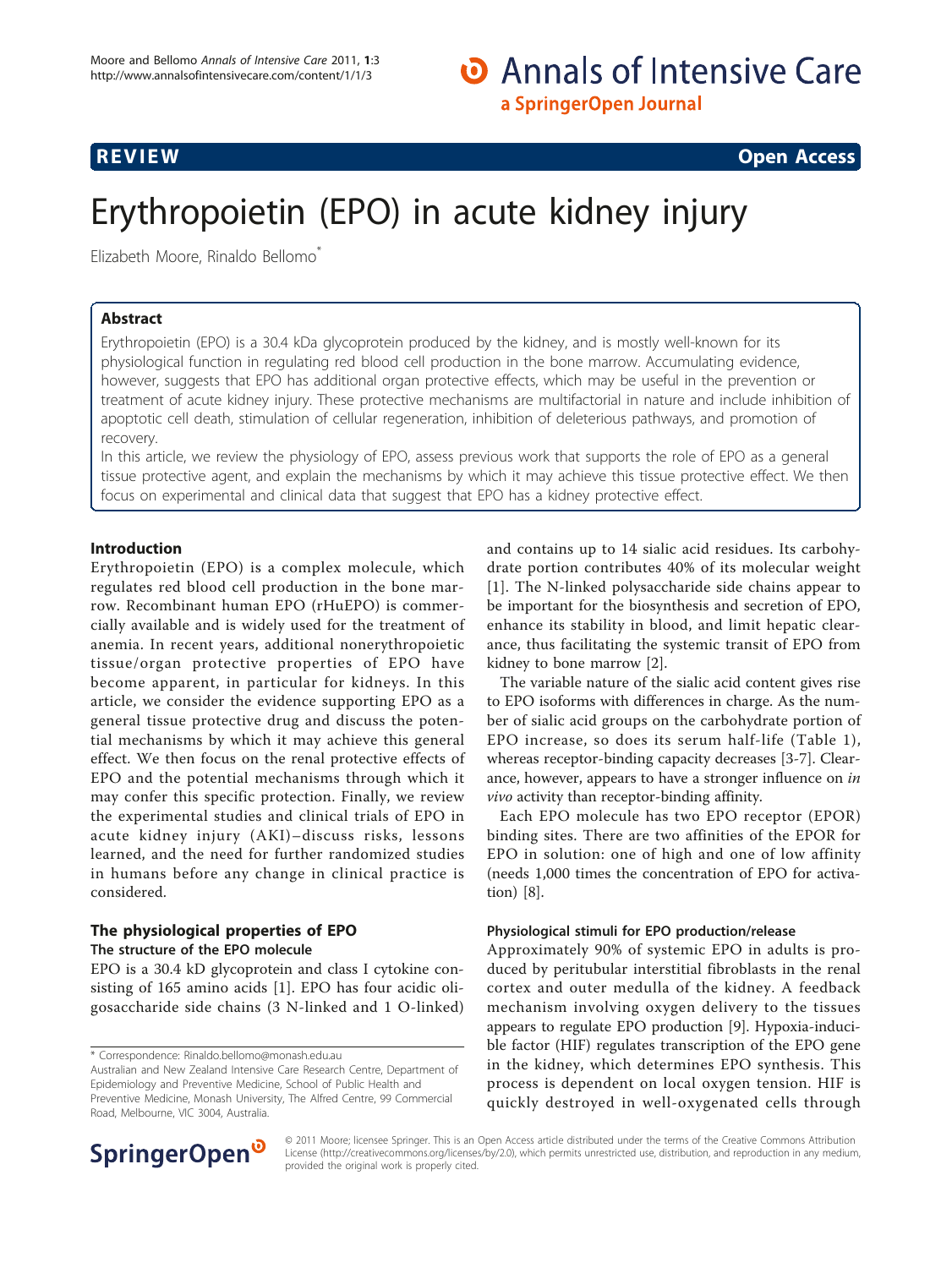<span id="page-1-0"></span>Table 1 Animal studies of EPO in AKI: ischemia-reperfusion models

|           |           | Year Type AKI model/follow-up                                                                                                                                                                     | EPO dose                                                                                                                    | Outcome                                                                                                                                                                                                                               |
|-----------|-----------|---------------------------------------------------------------------------------------------------------------------------------------------------------------------------------------------------|-----------------------------------------------------------------------------------------------------------------------------|---------------------------------------------------------------------------------------------------------------------------------------------------------------------------------------------------------------------------------------|
|           |           | 2009 Dogs IR: nephrectomy, 2 weeks recovery, then EPO 500 U/kg i.v. before ischemia $\pm$<br>renal artery occlusion, ischemia 1 hr;<br>reperfusion 28 days                                        | 90 min abdominal insufflation                                                                                               | ↓ microalbuminuria, 1 renal function recovery at 4<br>weeks; i.v. EPO better than mannitol for renal I-R<br>injury protection                                                                                                         |
| 2009 Rats |           | IR: transplanted with male bone marrow EPO 5000 U 30 minutes before<br>cells; reperfusion 2 or 4 weeks                                                                                            | ischemia                                                                                                                    | ↑GFR (4 weeks), →proteinuria/Hb (2 and 4 weeks),<br>Itubulointerstitial changes                                                                                                                                                       |
| 2008 Rats |           | IR: occlusion of infrarenal abdominal<br>aorta, ischemia 30 min, reperfusion 60<br>min vs. sham                                                                                                   | EPO 1000 U/kg s.c. 5 min before<br>ischemia                                                                                 | ↓MDA levels, ↓SOD activity, ↓catalase<br>I histopathological changes                                                                                                                                                                  |
| 2007 Rats |           | IR: bilateral renal pedicle occlusion 1 day EPO 100 U/kg or 100 U/kg CEPO s.c. q.<br>after last EPO injection, ischemia 45 min; 2 days for 2 weeks vs. saline<br>reperfusion 24, 72 hr and 1 week |                                                                                                                             | CEPO: (no erythropoiesis) Lapoptosis, $\text{La-SMA}$<br>expression, 1tubular epithelial cell proliferation,<br>JSCr. EPO: ↑Hb, Jin apoptosis & $\alpha$ -SMA (not as<br>marked as CEPO). CEPO more therapeutic than EPO.             |
| 2007 Rats |           | IR: bilateral renal pedicle occlusion 1 day EPO 100 U/kg s.c. every 2 days for 2<br>after last EPO injection, ischemia 60 min; weeks (6 injections) vs. saline<br>reperfusion 24, 72 hr           |                                                                                                                             | ↑HIF-1alpha-positive cells, ↑VEGF mRNA expression,<br>Itubular hypoxia, Lapoptotic and $\alpha$ -SMA-positive<br>interstitial cells                                                                                                   |
| 2008 Rats |           | IR: bilateral renal pedicle occlusion 1 day EPO or CEPO as above for 2 weeks<br>after last EPO dose, ischemia 45 min;<br>reperfusion 24, 72 hr and 1 week                                         |                                                                                                                             | Theritubular capillary endothelial cells. CEPO may<br>protect kidneys from IR injury by promoting<br>angiogenesis.                                                                                                                    |
| 2007 Pigs |           | IR: unilateral nephrectomy; occlusion<br>renal artery for 1 hr 1 week later,<br>reperfusion 5 days                                                                                                | EPO 5000 U/kg IV at ischemia, then<br>1000 U/kg s.c. vs. no treatment                                                       | Irenal dysfunction, Icell death (histology at 5 days)                                                                                                                                                                                 |
| 2006 Rats |           | IR: bilateral renal pedicle occlusion,<br>ischemia 45 min; reperfusion 48 hr                                                                                                                      | EPO 500 U/kg i.p. 20 min before<br>ischemia                                                                                 | ↓SCr, ↓urea, ↓histological injury, ↓tubular apoptosis                                                                                                                                                                                 |
| 2006 Rats |           | IR: bilateral renal pedicle occlusion,<br>ischemia 45 min; reperfusion 1-7 days<br>vs. sham/vehicle                                                                                               | EPO 5000 U/kg or DPO 25 µg/kg i.p.<br>at time of ischemia or 6 hr after<br>reperfusion                                      | EPO & DPO at T0 and T6 - Įtubular apoptosis,<br>I plasma creatinine/urea, 1tubular regeneration (cell<br>proliferation and mitosis)                                                                                                   |
| 2005 Rats |           | IR: R nephrectomy, clamp L pedicle 45<br>min and reperfusion 45 min and 24 hr                                                                                                                     | EPO 1000 U/kg and genistein (tyrosine<br>kinase inhibitor) 10 mg/kg 2 hr before<br>ischemia                                 | $\downarrow$ SCr, $\downarrow$ urea, $\downarrow$ TNF- $\alpha$ and IL-2 expression<br>(proinflammatory mediators of I-R injury), JLDH<br>(indicates lipid peroxidation), Uhistological injury;<br>genistein reversed benefits of EPO |
| 2004 Rats |           | IR: uni/bilateral renal artery occlusion, 30 EPO 5000 U/kg i.p. 30 min before<br>min ischemia, 24 or 48 hr reperfusion vs. ischemia<br>sham/vehicle                                               |                                                                                                                             | ↓apoptosis, ↑regeneration, ↓ casts, ↓ plasma<br>creatinine in vitro: Lapoptosis, 1 mitosis/DNA<br>synthesis                                                                                                                           |
|           | 2004 Mice | IR: bilateral renal artery occlusion, 30<br>min ischemia, 24 hr reperfusion vs.<br>sham/vehicle                                                                                                   | EPO 1000 U/kg/day s.c. 3 days before<br>I-R, or EPO 1000 U/kg s.c. on<br>reperfusion                                        | ↓ plasma creatinine, ↓ plasma AST, ↓ histological<br>injury, Lkidney MPO and MDA levels                                                                                                                                               |
| 2004 Rats |           | IR: bilateral renal pedicle occlusion, 45<br>min ischemia, 6 hr reperfusion vs. sham/<br>saline                                                                                                   | EPO 300 U/kg i.v. 30 min before<br>ischemia, 5 or 3 min before<br>reperfusion                                               | Itubular apoptosis, Itubular (NAG) and reperfusion<br>(AST) injury, Jhistological injury, JSCr, better urine<br>flow, 1creatinine clearance                                                                                           |
| 2004 Rats |           | IR: bilateral renal artery occlusion, 40<br>min ischemia, 48 (1) or 96 (2) hrs<br>reperfusion vs. sham/vehicle                                                                                    | 1. EPO 200 U/kg i.p. at start. 6 and 24<br>hr after reperfusion; or 200 U/kg i.v.<br>and 4, 10, 24, 48 hr after reperfusion | Jplasma creatinine, Jpolyuria, JFENa, ↑AQP/NHE/<br>TSC expression (prevented down-regulation of<br>AQPs and Na+ transporters)                                                                                                         |
| 2003 Rats |           | IR: bilateral renal artery occlusion, 45<br>min ischemia, ≤72 hr reperfusion vs.<br>sham/saline                                                                                                   | EPO 3000 U/kg 24 hr pre I-R injury                                                                                          | JSCr, Jtubular necrosis, Jtubular apoptosis, Jtubular<br>cell proliferation 1bcl-2 protein, J caspase 3 activity,<br>JJNK expression, dose-dependent                                                                                  |
| 2001 Rats |           | IR: R kidney occlusion, 30 or 45 min<br>ischemia, simultaneous L nephrectomy,<br>$\leq$ 96 hr reperfusion vs. sham/vehicle                                                                        | EPO 500 or 3000 U/kg i.v. at ischemia<br>then s.c. 24, 48 hr after                                                          | ↑HCt, J mortality (severe ischemia group), →SCr/<br>weight                                                                                                                                                                            |

IR = ischemia-reperfusion, <sup>↑</sup> = increased, <sup>↓</sup> = decrease(d), ® = the same level, MDA = malondialdehyde, SOD = superoxide dismutase (an antioxidant), CEPO = carbamylated EPO,  $\alpha$ -SMA = alpha-smooth muscle actin (associated with renal injury), SCr = serum creatinine, HIF-1 alpha = hypoxia inducible factor-alpha, VEGF = vascular endothelial growth factor, mRNA = messenger RNA, DPO = darbepoietin, R = right, L = left, TNF- $\alpha$  = tumor necrosis factor-alpha, IL-2 = interleukin-2, LDH = lactate dehydrogenase, PTC = proximal tubule cell, AST = aspartate aminotransferase (indicates reperfusion injury), MPO = myeloperoxidase, NAG = Nacetylglutamate, FENa = fractional excretion of Na+, AQP = aquaporin, NHE = Na+/H+ exchanger, TSC = thiazide-sensitive sodium chloride cotransporter, bcl-2 = oncogene activated by chromosome translocation in human B-cell lymphomas, JNK = c-Jun N-terminal kinase, HSP70 = heat shock protein 70.

ubiquitylation (tagging for degradation in the proteasome) by the von Hippel-Landau tumor suppressor protein (pVHL), but when oxygen delivery decreases, pVHL ceases its proteolysis of HIF, increasing the levels of HIF, which subsequently increases EPO production [[10,11\]](#page-8-0).

#### Structure of EPO receptors

The EPO receptor (EPOR) is a 66 kD membrane glycoprotein typically consisting of 484 amino acids and 2 peptide chains; it belongs to a large cytokine and growth factor receptor family [\[3](#page-8-0)]. Binding studies have demonstrated that the EPOR has different affinities for EPO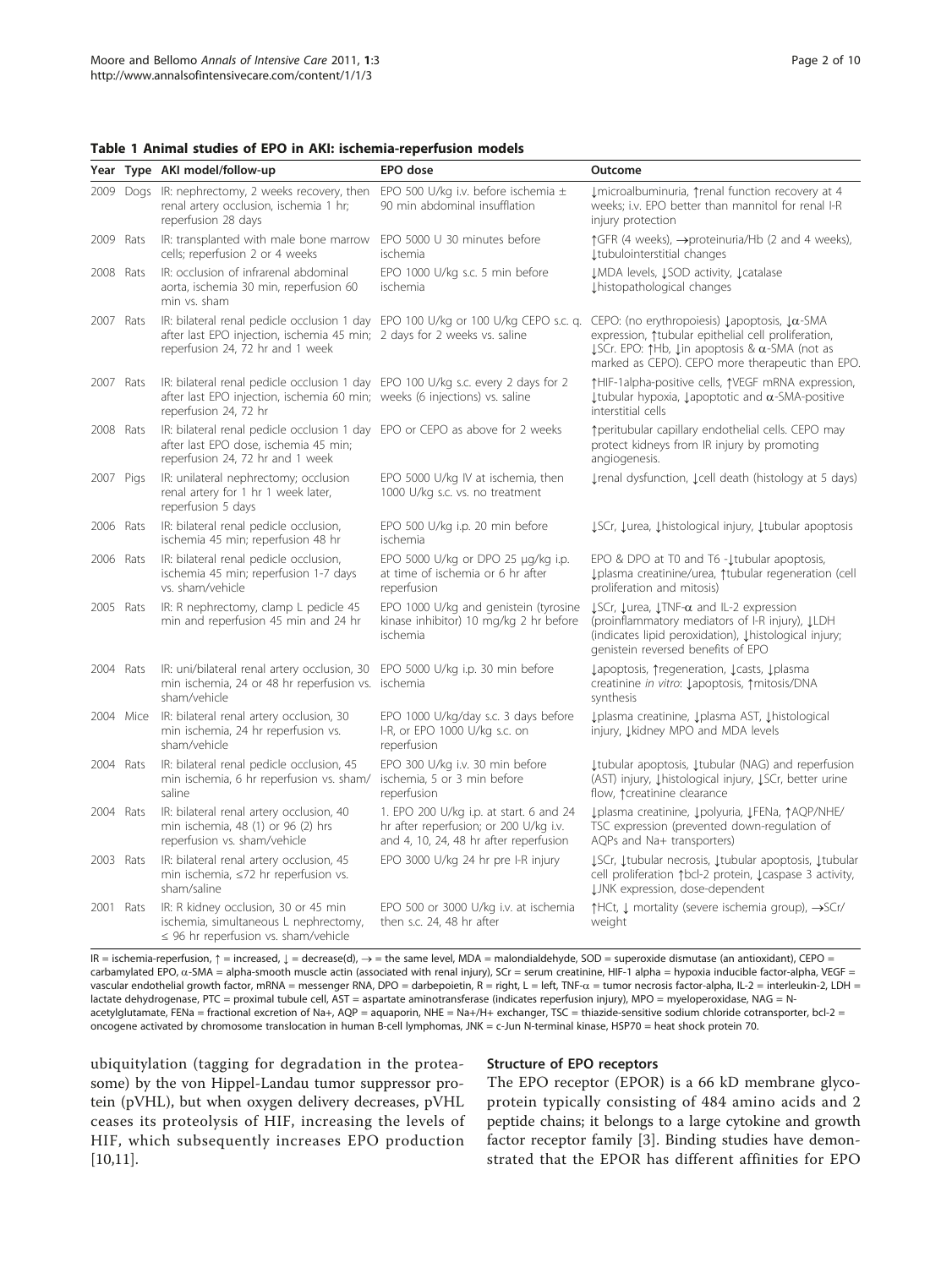<span id="page-2-0"></span>and that EPOR isoforms with higher affinity for EPO may be responsible for the erythropoietic effects of EPO, whereas isoforms with a lower affinity for EPO binding may have nonerythropoietic effects, such as tissue protection [\[12\]](#page-8-0).

The cytoplasmic domains of the EPOR contain a number of phosphotyrosines that are phosphorylated by the activation of a member of the Janus-type protein tyrosine kinase family (JAK2), which is bound to the common beta subunit of the EPOR [[13](#page-8-0)]. In addition to activating the mitogen-activated protein kinase (MAPK), phosphatidylinositol 3-kinase (PI3K), and protein kinase B (Akt) pathway (Figure 1), phosphotyrosines also serve as docking sites for signal transducer and activators of transcription (STATs), such as STAT5. Dephosphorylation of JAK can be induced by phosphatase with the consequent internalization and degradation of the EPO/ EPOR complex, which marks the end of EPO activity. This prevents overactivation, which may lead to excessive erythrocytosis [\[14\]](#page-8-0).

#### Post-receptor (intracellular) effects of EPO

There are a number of common pathways through which EPO exerts its erythropoietic effects that also appear to confer tissue protection. EPO "classically" binds to two EPORs, which become joined as a homodimer and change. This activates JAK2, which is bound to the common beta subunit of the EPOR [[13](#page-8-0)] and leads to phosphorylation of tyrosine residues of the EPOR, which activates a number of signaling pathways (Figure 1).

EPO classically signals through the "signal transducer and activator of transcription 5" (STAT-5) pathway. The STAT proteins are direct substrates of Janus kinases (JAKs), which results in tyrosine phosphorylation of the STATs as well as phosphorylation of the

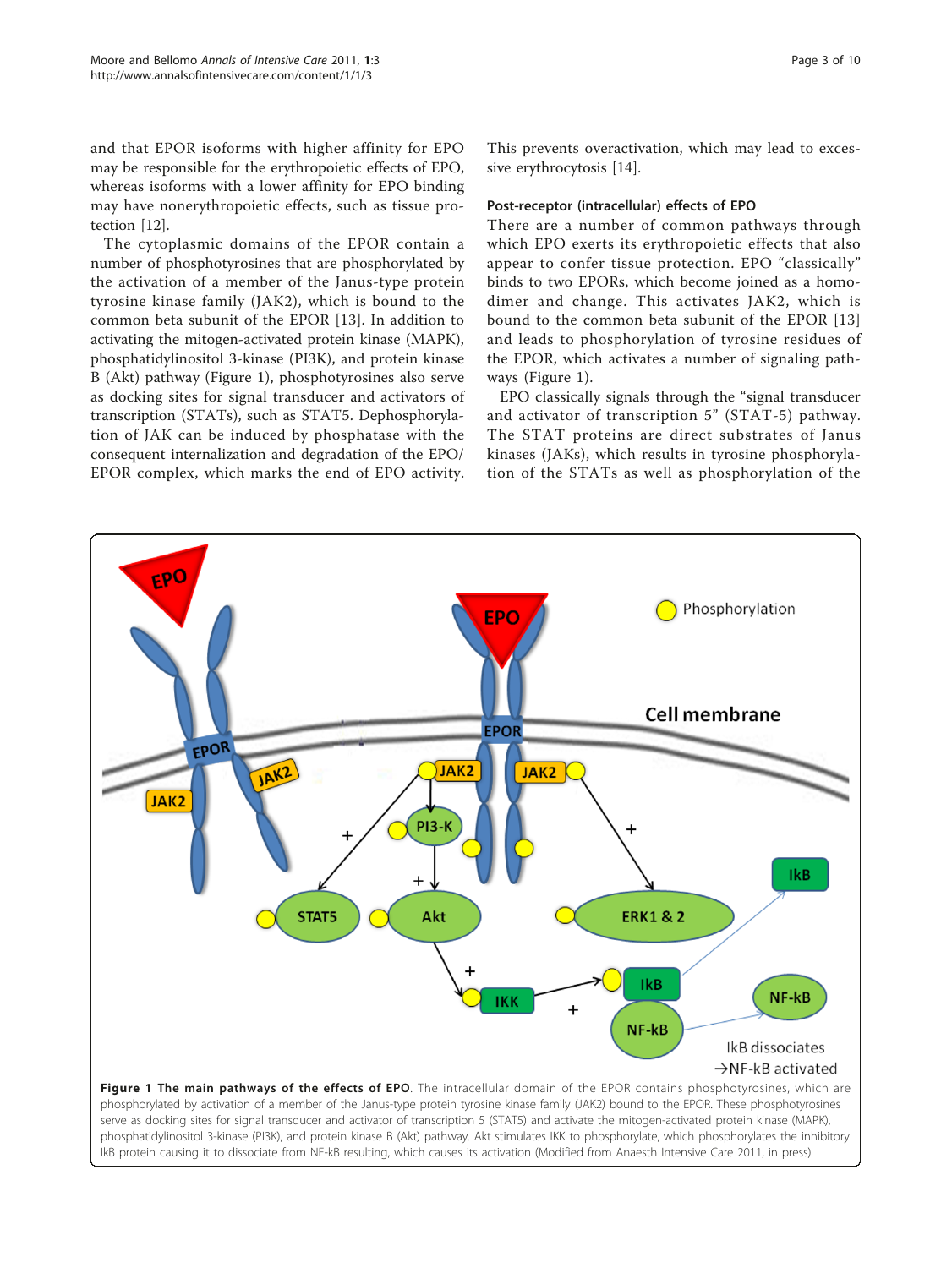<span id="page-3-0"></span>phosphatidylinositol 3-kinase (PI3K) and subsequent phosphorylation of Akt (Figure [1\)](#page-2-0).

The principal component of pathways that promote anti-apoptotic effects is Akt (Figure 2), which inactivates caspases, the major mediators of apoptosis, mitochondrial dysfunction, and subsequent release of cytochrome C [\[15\]](#page-8-0). EPO's ability to maintain cellular integrity and prevent inflammatory apoptosis is closely linked to maintenance of mitochondrial membrane potential, modulation of Apaf-1, inhibition of cytochrome C release, and inhibition of caspases. Recent data also indicate that serum and glucocorticoid-regulated kinase-1

(SGK1) may contribute to the mediation of EPO's renoprotective effects [\[16](#page-8-0)].

The phosphorylation of mitogen-activated protein kinases (MAPKs) appears to contribute to the cell protection EPO confers (Figure 2). Protein kinase C (PKC) also is involved in inhibition of apoptosis and cell survival. It regulates the EPO-induced erythroid proliferation and differentiation [\[17](#page-8-0)] and interferes with phosphorylation of the EPOR, making it a likely upstream modulator of the EPOR.

EPO may be involved in modulation of cellular calcium homeostasis by increasing calcium influx [[18\]](#page-8-0).



Figure 2 Apoptotic pathways influenced by EPO. Activated STAT5 promotes transcription of promitogenic and antiapoptotic genes associated with apoptotic regulation and cytoprotection. Akt promotes cell survival and antiapoptotic effects by 1) inhibiting forkhead transcription factor (FOXO3a), a trigger for apoptosis; 2) inactivating glycogen synthase kinase 3 $\beta$  (GSK3 $\beta$ ), thus preventing cell injury; 3) reducing the activity of proapoptotic proteins Bad and Bax; 4) increasing the activity of antiapoptotic protein Bcl-2; 5) preventing cytochrome C release. NF-kB prevents apoptosis by 1) inducing expression of the inhibitors of apoptotic protein (inh. AP 1&2) and the x-chromosome-linked IAP (X-InhAP), which inhibits caspase 3, 7, and 9; 2) promoting induction of growth arrest and DNA damage protein (Gadd45B), which is associated with cell cycle and DNA repair and suppression of apoptosis; and 3) by activating Bcl-x<sub>1</sub>. EPO induces heat shock protein 70 (HSP70), which inhibits AIF moving into the nucleus, thus avoiding DNA fragmentation and apoptosis. HSP70 also prevents Apaf-1/cytochrome C (Cyto-C) binding, a complex involved in proapoptotic caspase activation. NB: the + sign indicates activation and the - sign indicates inhibition. (Modified from Anaesth Intensive Care 2011, in press).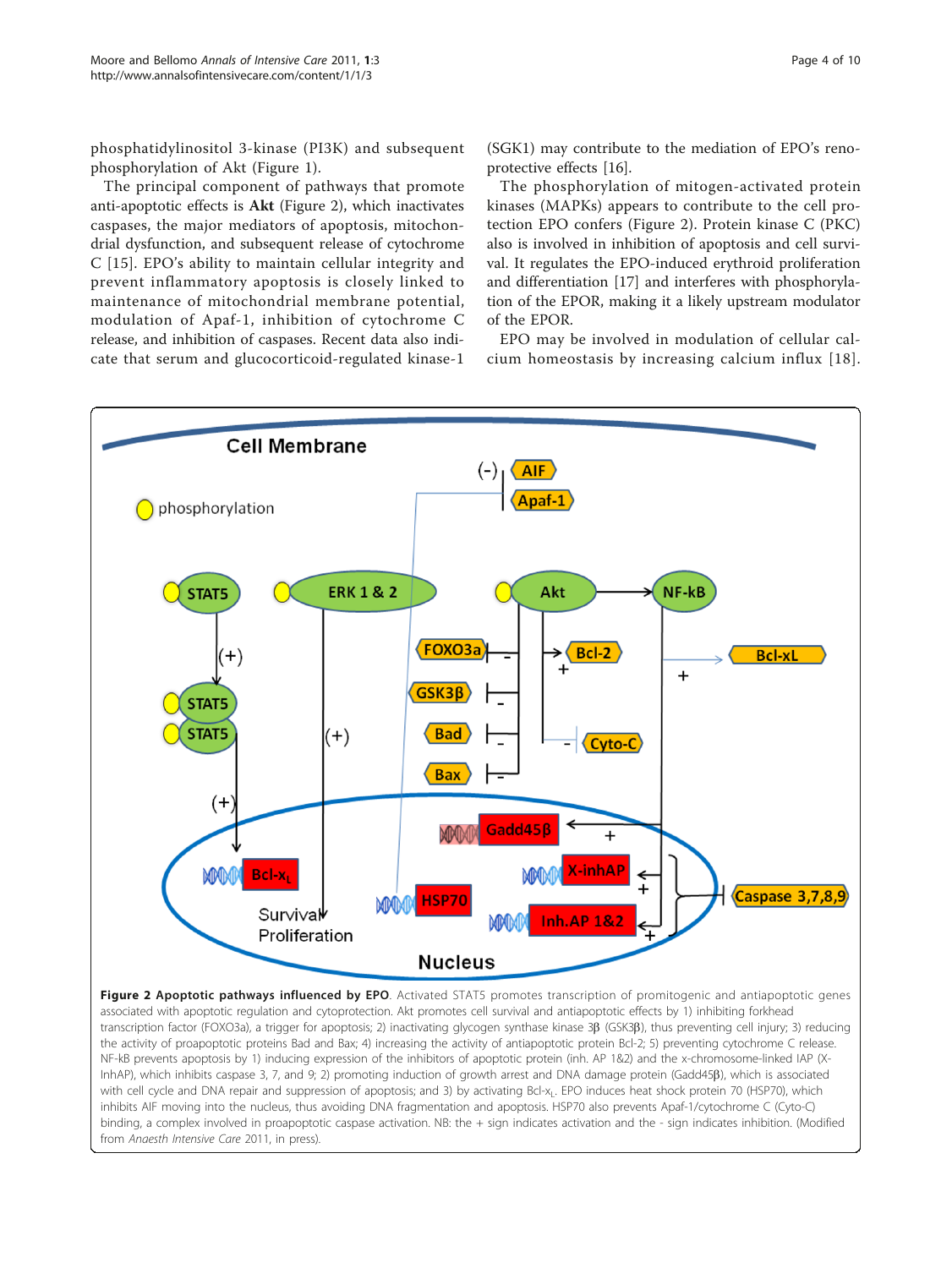Nuclear factor-kappaB (NF-kB), a mediator of inflammatory and cytokine response, is implicated in EPO signaling. The cytoprotection of EPO partly depends on Akt and subsequent NF-kB activation (Figures [1](#page-2-0) and [2\)](#page-3-0). NF-kB plays a role in the release of EPO during HIF-1 induction; Akt can increase NF-kB and HIF-1 activation with resultant increase in EPO expression [\[19\]](#page-8-0).

Finally, induction of heat shock protein 70 (HSP70) by EPO is related to renal protection in ischemic kidneys [[20\]](#page-8-0). HSP70 prevents apoptosis by inhibiting movement of apoptosis inducing factor (AIF) to the nucleus [[21](#page-8-0)] and by preventing Apaf-1/cytochrome C binding in the cytosol [\[22](#page-8-0)] (Figure [2\)](#page-3-0).

#### Red blood cell effects of EPO

The principal physiological function of EPO is red blood cell production, which results from a tightly controlled proliferation and differentiation pathway [[23\]](#page-8-0). Early hematopoietic progenitor cells differentiate into burstforming unit-erythroid cells (BFU-Es). Continuous stimulation with EPO triggers the differentiation of CFU-Es into erythroblasts, which lose their nuclei to form reticulocytes. After a few days, reticulocytes lose reticulin and become erythrocytes (red blood cells). Reticulocytes and erythrocytes stop expressing EPOR and cease being responsive to EPO [[24\]](#page-8-0).

EPO-binding to EPORs on erythroid progenitor cells leads to activation of the JAK2-STAT5 signaling pathway and phosphorylation of PI3K and Akt1 [[25\]](#page-9-0) (Figure [1\)](#page-2-0). Akt-mediated phosphorylation of Bad in the Bad-Bcl-xL complex releases the antiapoptotic protein BclxL, which suppresses erythroid progenitor cell apoptosis [[26](#page-9-0)]. Akt also is involved in several pathways that promote cell survival and antiapoptotic effects through inhibition of FOXO3a, inactivation of GSK3β, induction of XIAP, inactivation of caspases, and prevention of cytochrome C release (Figure [2](#page-3-0)). These effects not only enhance the erythropoietic properties of EPO but appear to be important in the protection of other cell types and may contribute to the reported neuronal and renal protective effects [[25](#page-9-0)].

# The pleiotropic effects of EPO

The tissue protective or "pleiotropic" effects (from the Greek, πλείων - pleion, meaning "more," and τρέπειν trepein meaning "turn or convert") of EPO beyond erythropoiesis have been shown in the kidney in many animal and some clinical studies.

Its tissue protective effects may be elicited through the EPOR homodimer via JAK2-STAT5 activation and inhibition of apoptosis or may be mediated by a second EPOR isoform heterodimer composed of an EPOR monomer and the cytokine receptor, common beta subunit (CD-131). For example, carbamylated EPO (CEPO) does not bind to the classical EPOR isoform and is devoid of hematopoietic activity (Table [1](#page-1-0)); however, it can provide tissue protection in the kidney, supporting the existence of a heteroreceptor EPO isoform, which mediates tissue protection [\[27](#page-9-0)]. It is clear that the relationship of EPO with its receptor is extremely complex. Therefore, further investigation is required to fully understand the EPOR heterodimer isoform, and the mechanisms and pathways involved in its tissue protective activity.

#### Renal protection

#### Animal and in vitro studies

Many animal studies have shown that EPO administration protects kidney tissue from damage and improves renal function in ischemia-reperfusion (IR) and contrast-induced injury models of AKI (Tables [1](#page-1-0) and [2](#page-5-0)) [[25,28-52](#page-9-0)] in which EPO reduced kidney dysfunction by decreasing apoptosis. In addition, EPO has been shown to reduce the expression of proinflammatory mediators, TNF-alpha and IL-2, in IR renal injury and reverse the effect of endotoxin on the antioxidant, renal superoxide dismutase (SOD). These anti-inflammatory properties of EPO also suggest involvement of the NF-kB pathway in its kidney protection.

CEPO: The administration of carbamylated EPO (CEPO), which does not bind to the classical EPOR, also provides renal tissue-protective effects. In an IR rat model, CEPO markedly reduced apoptosis and increased tubular epithelial cell proliferation. Moreover, CEPO was more protective against IR injury to tubular epithelial cells than EPO in this study. In an in vitro model performed by the same team, CEPO promoted more capillary formation than EPO and also appeared to protect the kidneys from IR injury by promotion of angiogenesis [[52](#page-9-0)]. This protective effect requires mitogenesis and endothelial progenitor cell differentiation, proliferation, and migration.

EPO activates endothelial nitric oxide synthase, and this effect on the endothelium may be critical for the renal tissue protective effects of EPO. EPO is an extremely potent stimulator of endothelial progenitor cells, whose function is partly dependent on nitric oxide bioavailability. Endothelial progenitor cells appear to be involved in endothelial recovery after injury. EPO limits AKI in part by stimulating vascular repair and by mobilizing endothelial progenitor cells and increasing tubular cell proliferation [\[27](#page-9-0)]. These findings suggest that EPO may exert a protective effect via an interaction with the microvasculature.

Angiogenesis and EPO's renoprotective effects may be influenced by vascular endothelial growth factor (VEGF). Nakano and colleagues found that the vascular EPO/EPOR system promoted postischemic angiogenesis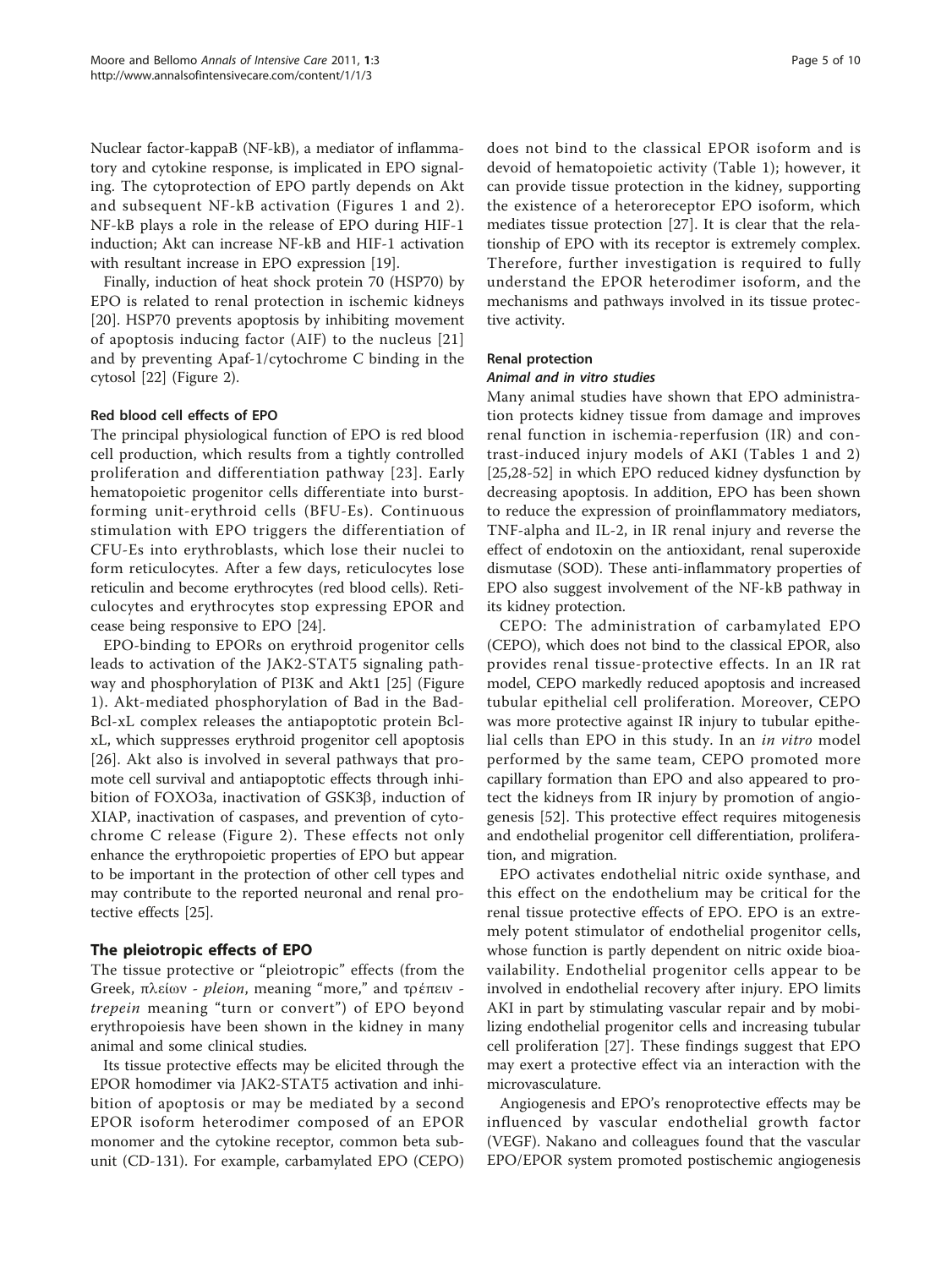<span id="page-5-0"></span>

| Table 2 Animal studies of EPO in nonischemic models of AKI |  |
|------------------------------------------------------------|--|
|------------------------------------------------------------|--|

|           |           | Year Type AKI model                                                                          | EPO dose                                                                                                        | Outcome                                                                                                                                                                                                                                                                      |
|-----------|-----------|----------------------------------------------------------------------------------------------|-----------------------------------------------------------------------------------------------------------------|------------------------------------------------------------------------------------------------------------------------------------------------------------------------------------------------------------------------------------------------------------------------------|
| 2010 Rats |           | Brain death + Perfused kidney<br>model                                                       | 10 µg/kg EPO or CEPO IV, 4 hr brain<br>death, then kidney reperfusion in<br>perfused kidney model               | EPO and CEPO: Lexpression of proinflammatory genes,<br>Linfiltration of polymorphonuclear cells in kidney,<br>preserved vascular integrity. CEPO more effective than<br>EPO. Kidney function fully restored with EPO and CEPO.                                               |
|           |           | 2010 Mice Aristolochic acid nephropathy                                                      | DPO 0.1 mcg/kg wkly from day of<br>Aristolochic acid administration or on day<br>28                             | tsurvival of tubular cells lead to Jacute tubular injury,<br>interstitial inflammation and interstitial fibrosis.                                                                                                                                                            |
| 2008 Rats |           | CIN: loversol 2.9 g/kg iodine +<br>inhibition of prostaglandin and<br>NO synthesis           | EPO 10,000 U/kg or asialoEPO 80 ng/g i.v.<br>1 hr before loversol                                               | Irenal dysfunction and histological injury, Iapoptosis,<br>Lcaspase3-activated apoptosis in renal porcine epithelial<br>cells in vitro with 1JAK2/STAT5 phosphorylation and<br>HSP70 expression; 1JAK2/STAT5 phosphorylation and<br>HSP70 expression in rat kidneys in vivo. |
| 2008 Rats |           | in vitro /CIN: cisplatin 5.5 mg/kg<br>i.v.                                                   | EPO 5,000 U/kg i.v. OR equivalent peptide<br>mass of inactive EPO OR DPO 25 µg/kg<br>before cisplatin OR saline | EPO 1HCt, LSCr; DPO also 1HCt, LSCr. Clearance studies:<br>GFR and renal blood flow confirmed DPO renal<br>protection. I tubular apoptosis and necrosis with DPO.<br>DPO 48 hr after cisplatin was renoprotective.                                                           |
|           | 2008 Mice | CIN: i.p. cisplatin injection (10<br>mg/kg/day) for 2 days vs.<br>placebo. Follow-up 6 days. | EPO 1,000 U/kg i.p. daily $\leq$ 3 days before<br>cisplatin vs. vehicle                                         | Jurea, Jcasts, 1marrow stem cell (MSC) numbers                                                                                                                                                                                                                               |
|           | 2007 Mice | Endotoxemia: 2.5 mg/kg<br>endotoxin i.p.<br>(lipopolysaccharide); follow-up<br>16 hrs later  | EPO 4000 U/kg 30 min before endotoxin<br>vs. vehicle                                                            | ↑GFR (inulin clearance), →MAP, →Renal bld flow, ↑CRP,<br>→serum NO, EPO reversed the endotoxin effect on renal<br>SOD activity (SOD $\downarrow$ in control group).                                                                                                          |
| 2006 Rats |           | CIN: (iothalamate), following<br>indomethacin and No nitro-L-<br>arginine methyl ester       | EPO 3000 U/kg and 600 U/kg i.v. 24 and<br>2 hr pre-CIN induction vs. saline                                     | Creatinine clearance preserved                                                                                                                                                                                                                                               |
| 2005 Rats |           | Chronic kidney disease                                                                       | DPO s.c. 0.4 µg/kg/wk into 5/6 remnant<br>kidney rats after renal mass reduction                                | ↑ microvascular density, ↑ endothelial proliferation,<br>preserved renal function (JSCr), Jscarring, 1VEGF<br>expression                                                                                                                                                     |
| 2004 Rats |           | Hemorrhagic shock and<br>endotoxic shock                                                     | EPO 300 U/kg i.v. before resuscitation                                                                          | Irenal dysfunction in hemorrhagic but not endotoxic<br>shock                                                                                                                                                                                                                 |
| 2001 Rats |           | CIN: cisplatin toxicity - i.p.<br>cisplatin injection 6 mg/kg vs.<br>placebo                 | EPO 100 U/kg i.p. before cisplatin, then<br>daily for 9 days vs. placebo                                        | ↑renal blood flow/GFR at 9 days, ↑ tubular regeneration,<br>tubular cell proliferation, 1 functional recovery                                                                                                                                                                |
| 1994 Rats |           | CIN: cisplatin toxicity - i.p.<br>cisplatin injection 7 mg/kg vs.<br>placebo                 | EPO 100 U/kg i.p. after cisplatin, then<br>daily for 9 days vs. placebo                                         | ↑functional recovery, ↑tubular regeneration, ↑DNA<br>synthesis                                                                                                                                                                                                               |

CEPO = carbamylated EPO, DPO = darbepoietin,  $\uparrow$  = increased,  $\downarrow$  = decrease(d),  $\rightarrow$  = same level, H<sub>2</sub>O<sub>2</sub> = hydrogen peroxide, JAK2/STAT5/Akt = signaling pathways of EPO, GSK-3 $\beta$  = glycogen synthase kinase 3 beta, mTOR = mammalian target of rapamycin, ERK = extracellular signal-regulated kinase, CIN = contrast-induced nephropathy, NO = nitric oxide, HSP70 = heat shock protein 70, RPTE = renal proximal tubular epithelial, SCr = serum creatinine, MAP = mean arterial pressure, SOD = superoxide dismutase (an antioxidant), VEGF = vascular endothelial growth factor.

by upregulating the VEGF/VEGF receptor system, both directly by promoting neovascularization and indirectly by mobilising endothelial progenitor cells and bone marrow-derived proangiogenic cells [[53\]](#page-9-0). It appears that angiogenesis is impaired and blood vessels are less responsive to VEGF in the absence of EPOR.

#### EPO in AKI

AKI is common in critically ill patients [[54,55\]](#page-9-0) and is independently associated with increased mortality, and with prolonged length of stay. It escalates both the human and financial costs of care. Therefore, it seems desirable to investigate treatments with potential to ameliorate or prevent AKI.

Some injury pathways for AKI in the critically ill include exposure to endogenous and exogenous toxins, metabolic factors, ischemia and reperfusion insults,

neurohormonal activation, inflammation, and oxidative stress. Of these, ischemia-reperfusion may be the most common. EPO can prevent or reduce injury and assist renal repair and recovery through limitation of apoptosis, promotion of neovascularization, anti-inflammatory action, and tissue regeneration.

Investigation of potential treatments for AKI has had limited success to date; however, from the results of animal and some limited preliminary human studies, therapeutic use of EPO seems promising for those "at risk" for AKI.

#### Clinical trials of EPO in AKI

One randomized, placebo-controlled, clinical trial of preoperative EPO in 71 patients who underwent elective coronary artery bypass graft (CABG) surgery reported renoprotective effects [\[56](#page-9-0)] (Table [3\)](#page-6-0). EPO was given at a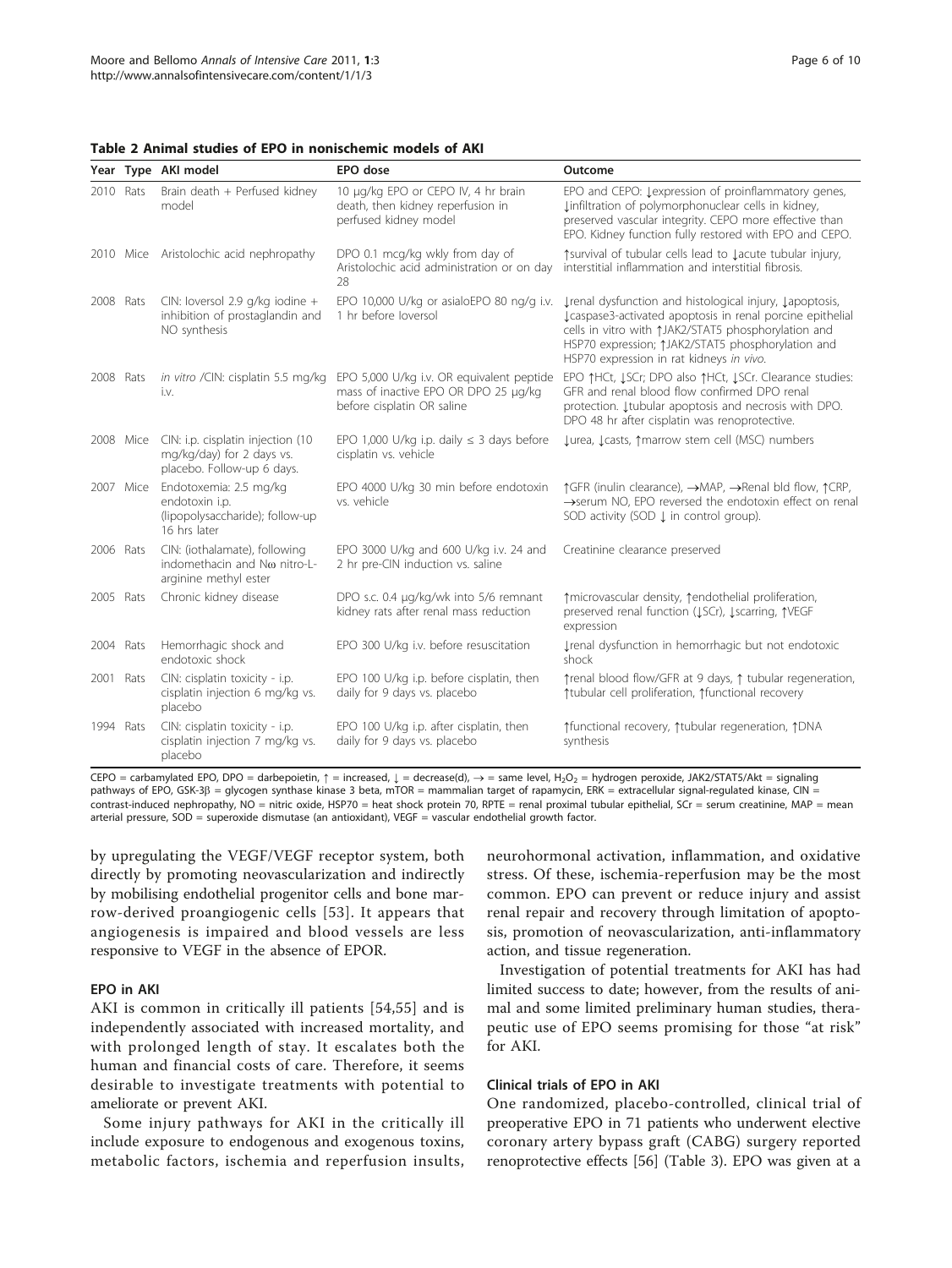|                                     | <b>EPO in CABG</b>                                                                                                                                                                                                                                                                                          | <b>EARLYARF</b>                                                                                                                                                                                                                                             |
|-------------------------------------|-------------------------------------------------------------------------------------------------------------------------------------------------------------------------------------------------------------------------------------------------------------------------------------------------------------|-------------------------------------------------------------------------------------------------------------------------------------------------------------------------------------------------------------------------------------------------------------|
| Sample size                         | 71 (EPO: 36, placebo: 35)                                                                                                                                                                                                                                                                                   | 162 (EPO: 84, placebo: 78)                                                                                                                                                                                                                                  |
| Patient<br>population               | Elective CABG                                                                                                                                                                                                                                                                                               | Aim: ICU patients at high risk of AKI; Obtained: critically ill<br>patients                                                                                                                                                                                 |
| Study design                        | Prospective randomised double-blind, placebo-controlled trial                                                                                                                                                                                                                                               | Prospective randomised double-blind placebo-controlled, trial                                                                                                                                                                                               |
| EPO type and<br>dose                | 1 dose preop: 300 U/kg EPO or normal saline IV                                                                                                                                                                                                                                                              | 2 doses: EPO-beta 500 U/kg to max 50,000 U or normal saline IV                                                                                                                                                                                              |
| Inclusion<br>criteria               | > 18, elective CABG                                                                                                                                                                                                                                                                                         | $\uparrow$ in GGT and ALP urine concentration product > 46.3                                                                                                                                                                                                |
| Exclusion<br>criteria               | Emergent CABG, pre-existing AKI, on RRT, uncontrolled HT,<br>nephrotoxic drugs within 3 days of op, previous use of EPO                                                                                                                                                                                     | < 16 yr, no IDC, hematuria, rhabdomyolysis, myoglobinuria,<br>polycythemia, cytotoxic chemo, RRT or needs in 48 hr, stay ≤24<br>hr, survival ≤72 hr, prior RIFLE "failure"                                                                                  |
|                                     | Measurements Baseline SCr preop and 24, 72, and 120 hr postop                                                                                                                                                                                                                                               | Baseline creatinine: various versions of preop/pre-ICU creatinine,<br>including lowest on ICU admit/last ICU creatinine/minimum at 12<br>mo. Blood for creatinine and Cyst C and start for 4/24 creatinine<br>clearance                                     |
| Age (mean)                          | 66.7                                                                                                                                                                                                                                                                                                        | 61.6                                                                                                                                                                                                                                                        |
| Study groups:<br>EPO vs.<br>placebo | Baseline and intraoperative: no significant differences, most<br>OPCABG (77%) (+3valves in EPO group)                                                                                                                                                                                                       | EPO group older ( $p = 0.011$ ) and $\uparrow$ likelihood for sepsis ( $p < 0.05$ ).<br>More placebo patients had AKI (not significant)                                                                                                                     |
| Primary<br>outcome                  | Incidence of AKI after CABG                                                                                                                                                                                                                                                                                 | A priori: Average % plasmaCr <sup><math>\uparrow</math></sup> from baseline over 4-7 days.                                                                                                                                                                  |
| Secondary<br>outcomes               | Changes in SCr and eGFR (first 5 days postop), ICU and hospital<br>LOS, in-hospital mortality                                                                                                                                                                                                               | AKIN & RIFLE AKI definitions, plasma cystatin C, need for dialysis,<br>death within 7/30/90 days;                                                                                                                                                           |
|                                     | AKI: Definition ≥50%↑ in SCr from preop baseline                                                                                                                                                                                                                                                            | AKIN (creatinine and UO) and RIFLE (creatinine) definitions                                                                                                                                                                                                 |
| AKI:<br>Proportion                  | EPO 8%, placebo 29%; $p = 0.035$                                                                                                                                                                                                                                                                            | AKIN creatinine: EPO 45.2%, placebo 47.4%; RIFLE creatinine: EPO<br>23.8%, placebo 19.2%; AKIN UO: EPO 70.2%, placebo 51.3% (p =<br>0.016                                                                                                                   |
| Results                             | %SCr <sup><math>\uparrow</math></sup> at 24 hr: EPO 1 $\pm$ 3, placebo 15 $\pm$ 7 (p = 0.04). %SCr $\uparrow$ at<br>120 hr: EPO 7 ± 4, placebo 27 ± 8 ( $p = 0.01$ ). %eGFRI at 24 hr:<br>EPO 3 ± 3, placebo -5 ± 4 ( $p = 0.04$ ). %eGFRĮ at 120 hr: EPO -4<br>$\pm$ 3, placebo -13 $\pm$ 5 ( $p = 0.01$ ) | No significant difference in 1° outcome or 2° outcomes except<br>AKI (AKIN UO). Of randomised pts without AKI initially ( $n = 104$ )<br>EPO patients had higher %plasmaCr $\uparrow$ : EPO 8.5 ± 27(n = 61),<br>Placebo -4.6 $\pm$ 18 (n = 47; p = 0.004). |
| Onset of<br>injury                  | Initiation of CABG operation                                                                                                                                                                                                                                                                                | Heterogenous. Time of injury estimated for subdivision analysis.<br>Samples from 6-12 hr after putative insult more predictive for AKI<br>$(AUC = 0.69)$ , dialysis, and death.                                                                             |
| aki<br>mechanism                    | CVS compromise, CPB exposure                                                                                                                                                                                                                                                                                | Heterogenous                                                                                                                                                                                                                                                |
| Safety                              | No symptomatic thrombosis or other adverse events in EPO<br>patients                                                                                                                                                                                                                                        | No evidence for 1intravascular thrombosis. EPO not associated<br>with $\uparrow$ in adverse events.                                                                                                                                                         |

#### <span id="page-6-0"></span>Table 3 Comparison EPO in CABG surgery vs. EARLYARF trials

CABG = coronary artery bypass graft, GGT =  $\gamma$ -glutamyl transpeptidase, ALP = alkaline phosphatase, chemo = chemotherapy, pre/post/intraop = pre/post/ intraoperative(ly), RRT = renal replacement therapy, HT = hypertension, IDC = indwelling catheter, RIFLE and AKIN = AKI classification systems, (S)Cr = (serum) creatinine, Cyst C = cystatin C, OPCABG = off pump CABG, ICH = intracranial hemorrhage, LOS = length of stay, UO = urine output criteria, CVS = cardiovascular system, CPB = cardiopulmonary bypass, I-R = ischemia reperfusion.

dose of 300 U/kg IV immediately preoperatively and was associated with a reduction in the incidence of AKI from 29% to 8% ( $p = 0.035$ ) and improved postoperative renal function as indicated by a smaller increase in SCr (% increase at 24 hours of 1% vs. 15%,  $p = 0.04$ ) and a smaller decline in estimated GFR (% change at 24 hours of  $+3\%$  vs.  $-5\%, p = 0.04$ ) postoperatively (Table 3).

A more recent and larger (n = 162) study (EARLYARF trial) assessed EPO's effect in ICU patients deemed at risk for AKI (defined by a specific cutoff value of two proximal tubular enzymes in urine:  $\gamma$ -glutamyl transpeptidase [GGT] and alkaline phosphatase [ALP]) (Table 3) [[57](#page-9-0)]. EPO was given at 500 U/kg IV when a high GGT × ALP product was detected and repeated 24 hours later. The primary outcome of this study was the average percent creatinine increase from baseline to its peak over 7 days. Unlike the study in CABG patients, this trial found no renoprotective effect of EPO. The reasons for these contradictory findings may be related to the differences in design and methods used.

#### EARLYARF trial

The EARLYARF trial is the largest trial of EPO as a nephroprotective agent. However, it suffered from several important methodological limitations. First, it used poorly validated biomarkers as predictors of high risk for AKI. This approach, along with an untested cutoff value to trigger participant inclusion, resulted in the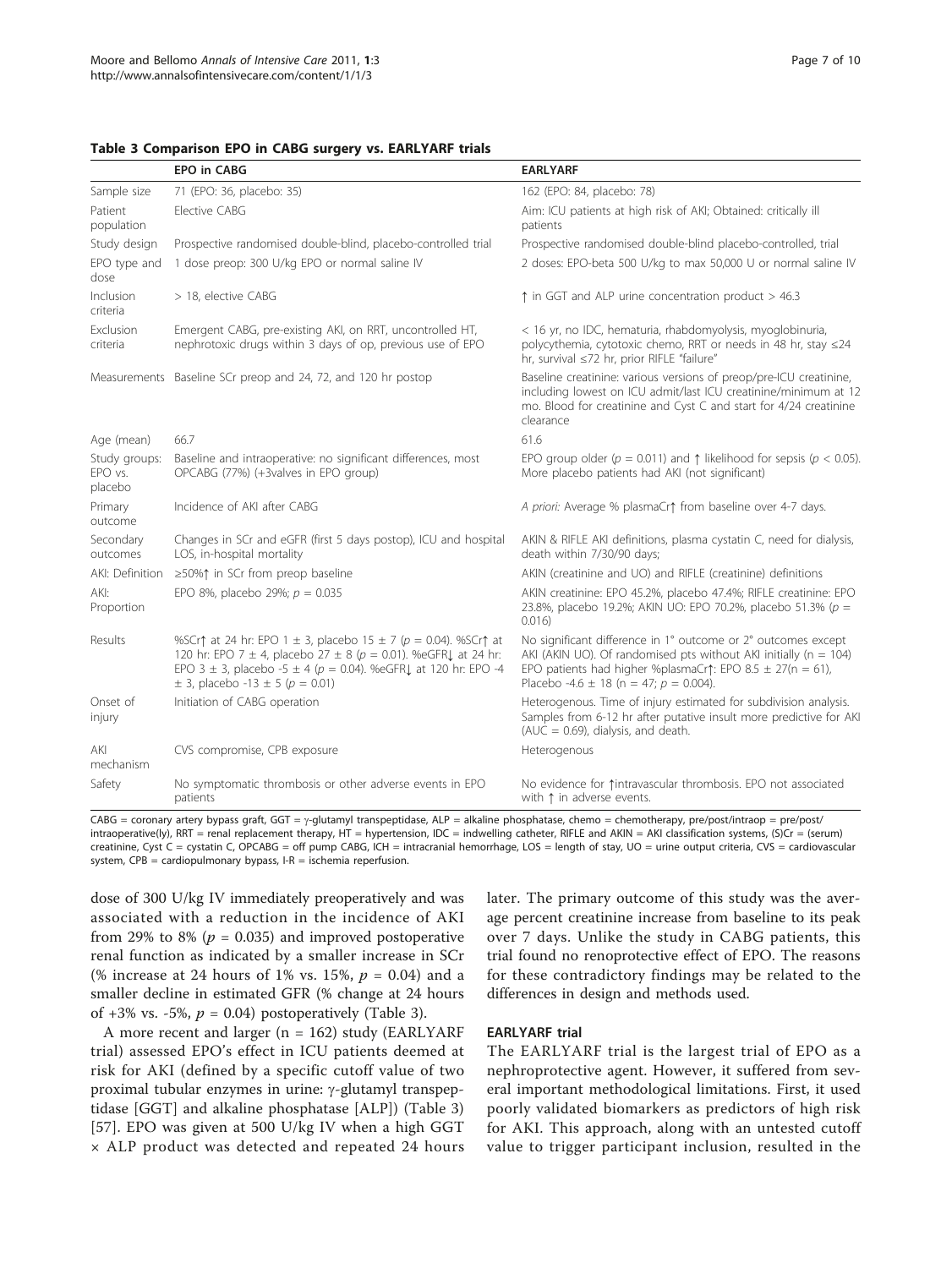inclusion of a general critically ill cohort rather than only those at true high risk for AKI. The transient increase in urinary GGT and ALP seen in this trial, along with the uncertainty about the timing of the insult in a heterogeneous cohort, limited the ability to draw conclusions about the efficacy of early EPO administration. Importantly, the biomarkers selected to trigger protection against AKI by means of EPO therapy were very poor in predicting AKI with a receiver operating characteristic area under the curve of only 0.54. The decision to randomize was based solely on these biomarkers and did not take into account additional clinical factors that might assist in determining the risk of AKI.

A second problem in this study relates to the inclusion of patients with likely volume-responsive prerenal AKI, which would likely reduce the study's power, to determine the true efficacy of EPO. Fractional sodium excretion was low in most randomized patients, suggesting intact renal sodium reabsorption. The exclusion or identification and separate treatment of patients with prerenal AKI may reduce their confounding effect on results.

Third, serum creatinine measurements used for the baseline in the primary outcome were based on inconsistent criteria and timing. Some were taken before or around the time of ICU admission and others after adding additional confounders to the analysis. For the vast majority of patients, no creatinine measurement was available. Thus, the diagnosis of AKI was based on a retrospective (post-hoc) analysis using different criteria (lowest creatinine on ICU admission, last ICU value, lowest value at follow-up). These varying criteria can influence the accuracy of any assessment.

Fourth, at randomization, approximately one third of patients had already met the criteria for AKI, suggesting that the intervention was relatively late in the process of injury for many. In addition, the trial size was small with clear limitations in statistical power.

Fifth, in patients with early AKI (> 30%), measurement of the reduction in AKI stage and improved recovery should replace the use of development of AKI as an endpoint. RIFLE and AKIN classification systems can be used in this way.

Sixth, there were baseline differences between the study groups. For example, the EPO group were older and more likely to have sepsis ( $p < 0.05$ ).

As discussed by the investigators, these limitations make it impossible to use this study to exclude a potential therapeutic renoprotective effect of EPO.

# Potential risks of EPO

# Pure red cell aplasia

Despite the numerous benefits of EPO, there are some risks. Pure red cell aplasia is a rare adverse event, which is characterized by anemia, low reticulocyte count, absence of erythroblasts, resistance to EPO, and neutralizing antibodies against EPO [\[58](#page-9-0)]. This is an extremely rare complication.

### Cancer patients

EPO administration in patients with cancer has been associated with increased mortality and enhanced tumor growth [\[59](#page-9-0)]. The underlying mechanisms remain uncertain, but patients with certain malignancies may be in a hypercoagulable state, making EPO administration unadvisable.

# **Thrombosis**

Recent studies and clinical trials have found an increased rate of thrombosis with EPO, which has mainly been observed in patient groups with higher than conventional levels of hemoglobin  $(> 120 \text{ g/L}).$ Exclusion of patients with hemoglobin >120 g/L from clinical trials of EPO minimizes the risk for thrombosis. Nonetheless, systematic assessment for thrombosis should be performed in any EPO trials of critically ill patients because they have an increased risk for thrombosis.

#### Hypertension

Hypertension occurs in approximately 30% of patients who receive long-term EPO treatment and appears to involve increased endothelin release, upregulation of tissue renin and angiotensin production, changes in the balance of vasoactive substances (prostaglandin/prostacyclin/thromboxane), and an elevation of calcium by EPO (at least in chronic kidney disease) that impairs the vasodilating action of nitric oxide. It is advisable that patients with uncontrolled hypertension do not participate in trials of EPO in AKI.

Carbamylated EPO, a cytoprotective, nonerythropoietic derivative of EPO may not exhibit the same risks as EPO and holds great interest as a future tissue-protective therapy. However, it requires further experimental testing before it can be safely evaluated in clinical trials.

# EPO-AKI

EPO-AKI and EPO-Biomarkers are the two components of the renal substudy of the EPO-TBI trial (NCT00987454). EPO-TBI is a trial of EPO as cerebral protection after traumatic brain injury, and the renal substudy assesses the effect of EPO on the development of acute kidney injury (AKI) and the response to treatment using multiple renal biomarkers with different time profiles in patients with traumatic brain injury. Having recently sustained a timed physical injury, this homogenous cohort lends itself to such a study. AKI will be classified using methods based on the RIFLE criteria. Baseline renal function will be taken from a consistent source for all patients. With a cohort of 606 patients, this will be the largest study of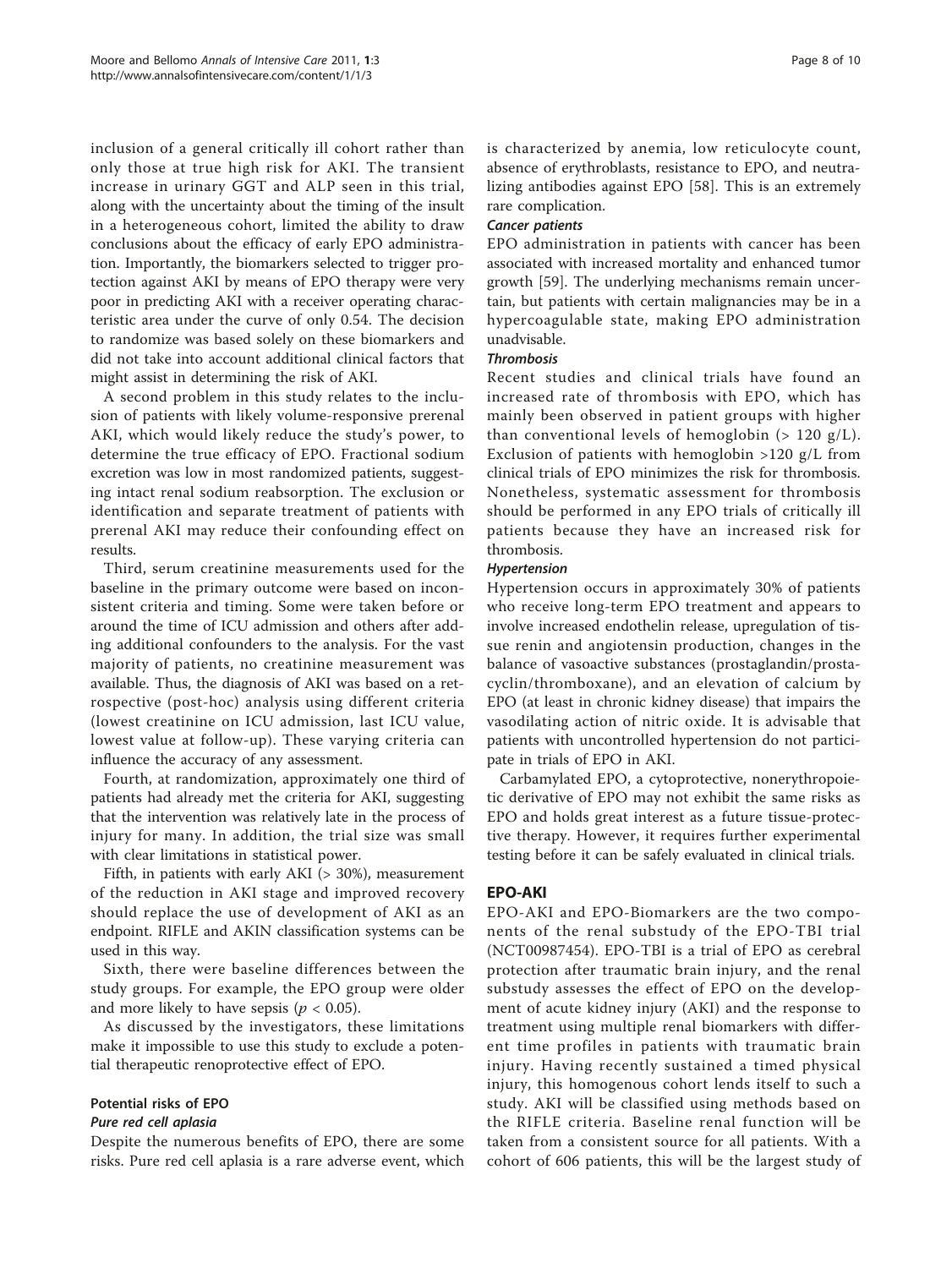<span id="page-8-0"></span>EPO to protect against AKI ever performed, increasing the probability of detecting a treatment effect. Furthermore, it will be the first EPO trial to incorporate active risk assessment for thrombotic episodes. Weekly intervals separate the doses of EPO (up to 3) in this trial to allow time for clearance and to avoid excessively high levels of EPO. In addition, patients with a known malignancy and/or uncontrolled hypertension will be excluded, thus minimizing risk to patients. In a paradoxical way, the EPO-TBI trial provides a unique opportunity to clarify the potential benefit of EPO as a kidney protective agent. This trial also may provide valuable insight into the mechanisms of EPO in AKI and pave the way for further dedicated large scale trials of EPO in AKI.

# Conclusions

Many experimental studies and a strong biological rationale support the notion that EPO may be an effective nephroprotective drug. Only two studies have assessed its efficacy in this regard: one study of patients who received elective coronary artery bypass grafting, and the other in a heterogeneous group of critically ill patients. The first showed benefit; the second did not. Thus, there is uncertainty as to whether the experimental benefits can be translated into clinical benefits. A study of EPO in TBI, however, is now underway and will randomize 606 patients to placebo or EPO. This study will offer a unique opportunity to study, in a larger and more homogeneous cohort, whether EPO does confer renal protection in patients at risk of AKI. Until such data are available or other studies emerge to provide more clinical data, EPO remains an attractive but unproven nephroprotective agent.

#### Acknowledgements

We thank Dr. Alistair Nichol for his useful comments and advice.

#### Authors' contributions

EM wrote the first draft of the manuscript. RB reviewed and modified the initial draft.

#### Competing interests

RB is an investigator of a National Health and Medical Research Council/ Victorian Neurotrauma Initiative funded clinical trial of Erythropoietin in Traumatic Brain Injury (NCT00987454).

#### Received: 2 February 2011 Accepted: 21 March 2011 Published: 21 March 2011

#### References

- 1. Mocini D, Leone T, Tubaro M, Santini M, Penco M: Structure, production and function of erythropoietin: implications for therapeutical use in Cardiovascular disease. Curr Med Chem 2007, 14:2278-87.
- 2. Boissel JP, Lee WR, Presnell SR, Cohen FE, Bunn HF: Erythropoietin structure-function relationships. Mutant proteins that test a model of tertiary structure. J Biol Chem 1993, 268:15983-93.
- 3. Catlin DH, Breidbach A, Elliott S, Glaspy J: Comparison of the isoelectric focusing patterns of darbepoetin alfa, recombinant human erythropoietin, and endogenous erythropoietin from human urine. Clin Chem 2002, 48:2057-9.
- 4. Elliott S, Egrie J, Browne J, Lorenzini T, Busse L, Rogers N, et al: Control of rHuEPO biological activity: the role of carbohydrate. Exp Hematol 2004, 32:1146-55.
- 5. Rush RS, Derby PL, Smith DM, Merry C, Rogers G, Rohde MF, et al: Microheterogeneity of erythropoietin carbohydrate structure. Anal Chem 1995, 67:1442-52.
- 6. Rush RS, Derby PL, Strickland TW, Rohde MF: Peptide mapping and evaluation of glycopeptide microheterogeneity derived from endoproteinase digestion of erythropoietin by affinity high-performance capillary electrophoresis. Anal Chem 1993, 65:1834-42.
- 7. Middleton SA, Barbone FP, Johnson DL, Thurmond RL, You Y, McMahon FJ, et al: Shared and unique determinants of the erythropoietin (EPO) receptor are important for binding EPO and EPO mimetic peptide. J Biol Chem 1999, 274:14163-9.
- 8. Weidemann A, Johnson RS: Nonrenal regulation of EPO synthesis. Kidney Int 2009, 75:682-8.
- 9. Jelkmann W: Erythropoietin after a century of research: younger than ever. Eur J Haematol 2007, 78:183-205.
- 10. Diskin CJ, Stokes TJ, Dansby LM, Radcliff L, Carter TB: Beyond anemia: the clinical impact of the physiologic effects of erythropoietin. Semin Dial 2008, 21:447-54.
- 11. Bahlmann FH, Fliser D: Erythropoietin and renoprotection. Curr Opin Nephrol Hypertens 2009, 18:15-20.
- 12. Johnson DW, Forman C, Vesey DA: Novel renoprotective actions of erythropoietin: new uses for an old hormone. Nephrology 2006, 11:306-12.
- 13. Percy MJ, Lee FS, Percy MJ, Lee FS: Familial erythrocytosis: molecular links to red blood cell control. Haematologica 2008, 93:963-7
- 14. Li F, Chong ZZ, Maiese K: Erythropoietin on a tightrope: balancing neuronal and vascular protection between intrinsic and extrinsic pathways. Neurosignals 2004, 13:265-89.
- 15. Rusai K, Prokai A, Szebeni B, Fekete A, Treszl A, Vannay A, et al: Role of serum and glucocorticoid-regulated kinase-1 in the protective effects of erythropoietin during renal ischemia/reperfusion injury. Biochem Pharmacol 2010, 79:1173-81.
- 16. Myklebust JH, Smeland EB, Josefsen D, Sioud M: Protein kinase C-alpha isoform is involved in erythropoietin-induced erythroid differentiation of CD34(+) progenitor cells from human bone marrow. Blood 2000, 95:510-8.
- 17. Miller BA, Barber DL, Bell LL, Beattie BK, Zhang MY, Neel BG, et al: Identification of the erythropoietin receptor domain required for calcium channel activation. J Biol Chem 1999, 274:20465-72.
- 18. Figueroa YG, Chan AK, Ibrahim R, Tang Y, Burow ME, Alam J, et al: NFkappaB plays a key role in hypoxia-inducible factor-1-regulated erythropoietin gene expression. Exp Hematol 2002, 30:1419-27.
- 19. Yang CW, Li C, Jung JY, Shin SJ, Choi BS, Lim SW, et al: Preconditioning with erythropoietin protects against subsequent ischemia-reperfusion injury in rat kidney. FASEB J 2003, 17:1754-5.
- 20. Lui JC, Kong SK, Lui JC-K, Kong S-K: Heat shock protein 70 inhibits the nuclear import of apoptosis-inducing factor to avoid DNA fragmentation in TF-1 cells during erythropoiesis. FEBS Lett 2007, 581:109-17.
- 21. Beere HM, Wolf BB, Cain K, Mosser DD, Mahboubi A, Kuwana T, et al: Heatshock protein 70 inhibits apoptosis by preventing recruitment of procaspase-9 to the Apaf-1 apoptosome. Nature Cell Biology 2000, 2:469-75.
- 22. Elliott S, Pham E, Macdougall IC, Elliott S, Pham E, Macdougall IC: Erythropoietins: a common mechanism of action. Exp Hematol 2008, 36:1573-84.
- 23. Salahudeen AK, Haider N, Jenkins J, Joshi M, Patel H, Huang H, et al: Antiapoptotic properties of erythropoiesis-stimulating proteins in models of cisplatin-induced acute kidney injury. Am J Physiol Renal Physiol 2008, 294:F1354-65.
- 24. Silva M, Benito A, Sanz C, Prosper F, Ekhterae D, Nunez G, et al: Erythropoietin can induce the expression of bcl-x(L) through Stat5 in erythropoietin-dependent progenitor cell lines. J Biol Chem 1999, 274:22165-9.